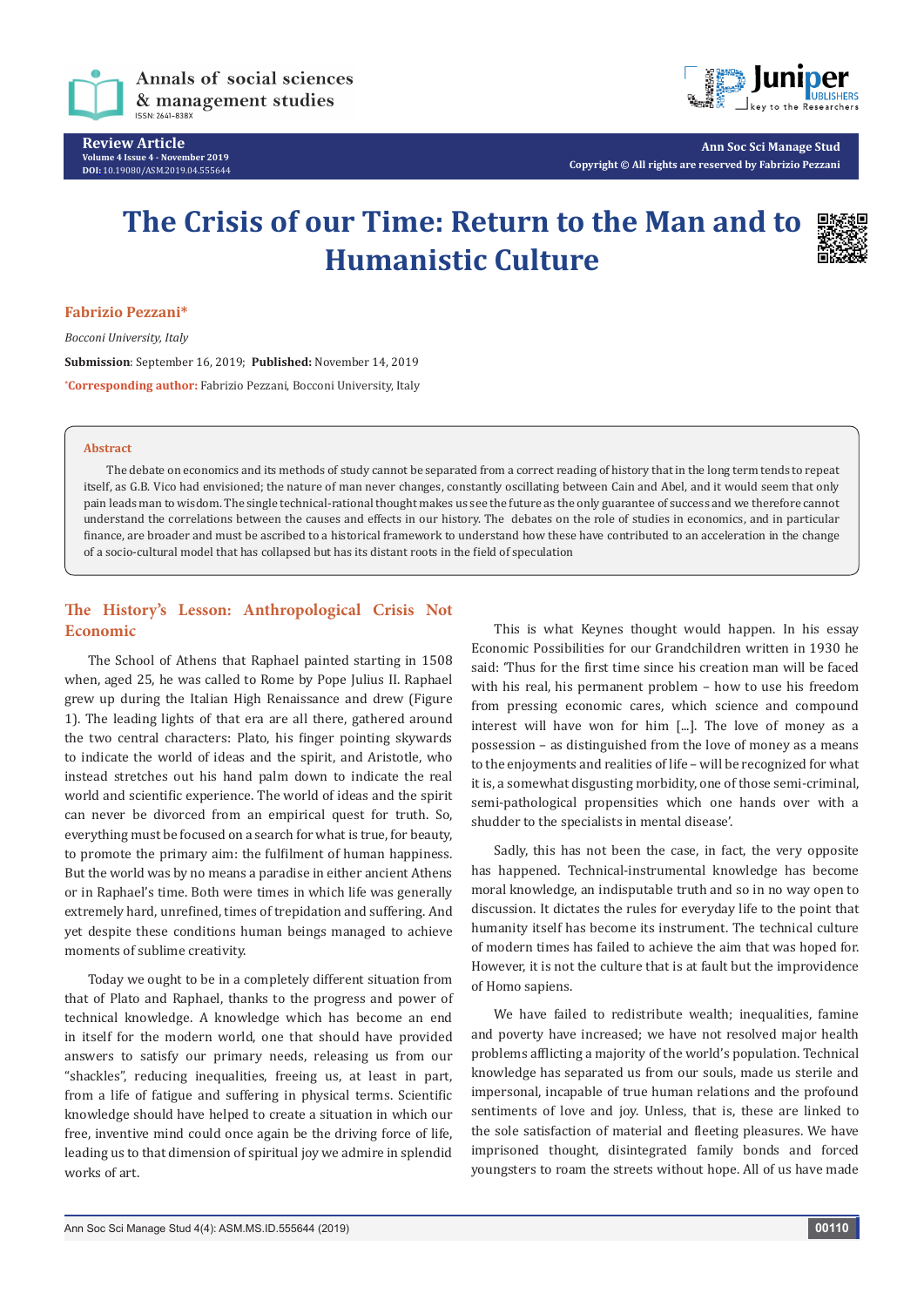this mistake, given that responsibilities are always personal, even if at different levels. This modern age needs rethinking if we are not to find ourselves once more facing chaos.

The first step we must take is to ask ourselves if all this talk about the economy being the cause of the crisis of these times

is really true. Can we continue to think that all the misfortunes mentioned previously are the result of the malfunctioning of rules governing the economy? Or should we admit that a cultural model which has produced the opposite results to those intended has collapsed?



Our lack of a social and spiritual life, of creative and intuitive thought, the drabness of an existence in which we are no longer capable of questioning the meaning of life itself  $-$  can all of this depend on a malfunctioning of the economy? We urgently need to review our recent history. We have to question the role we have assigned to the economic sciences and methods of study these have been based on for the past thirty years. Methods effectively founded based on the fundamental idea that economic sciences and the underlying choices and decisions involved are "totally" independent from human nature. So, this means our emotions have no bearing on these choices and decisions. The assumption has therefore been that given equal conditions and information the results will always be the same, thereby endorsing a rational approach that cannot be questioned.

The time has come to understand that we are facing an anthropological and not economic crisis as it is reductively defined; it is the failure of a socio-cultural model that has erased the fundamental human rights inscribed in 1948. The response to the crisis as anthropological is in understanding the cultural and historical path that has brought us to chaos, overthrowing the dominant paradigm, to place man and society at the center of our interests as an end and to bring economics back to its natural role as a means [1-10].

The technical culture, master of the world has unnaturally transformed economics as a social science into an exact science; in the exact sciences we study the relationships between measurable things to define universal laws, but in the social sciences, such as economics, we study relationships between men where

human subjectivity does not allow defining universal laws. Von Hayek in his Nobel acceptance speech in 1974 denounced the serious mistake that would pave the way for rational finance and speculative markets distant from the real world; but here mained unheard: "'It seems to me that this failure of the economists to guide policy more successfully is closely connected with their propensity to imitate as closely as possible the procedures of the brilliantly successful physical sciences – an attempt which in our field may lead to outright error. […] This brings me to the crucial issue. Unlike the position that exists in the physical sciences, in economics and other disciplines that deal with essentially complex phenomena, the aspects of the events to be accounted for about which we can get quantitative data are necessarily limited and may not include the important ones'.

Hayek's warnings didn't manage to halt the diffusion of a model that we could define as "the mirage of rationality". Today we find ourselves having to face the failure of a model that has separated the nature of people from the results of their activity. We have ignored six thousand years of history with an arrogance that can only have been inspired by the hubris of technical science and interests that the latter ought to have legitimated (Figure 2).

The inseparable bond between the technical culture and economics, as recognized and studied, leaves the door wide open to humanity's ancestral greed. A limitless hunger for profit realizable only through material goods. It creates the very system we are prisoners of today and is the source of a deadly risk. The risk of a society in which we become objectivized and lose all sense of ourselves, of our life, our feelings and creative ability. It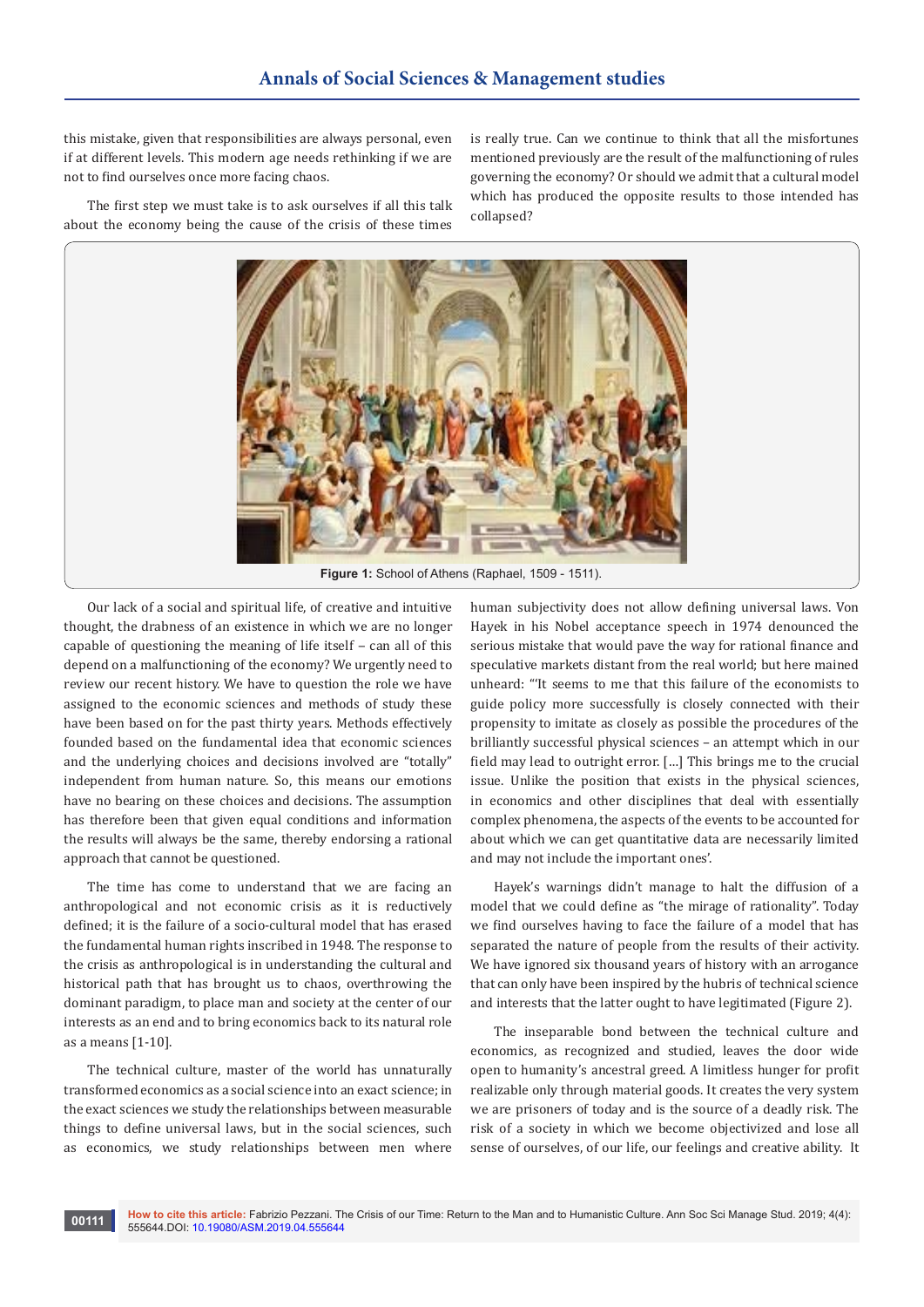is artistic masterpieces that show how our most intimate being is rooted in a sense of creative spirituality as opposed to being concerned exclusively with an obtuse rationality for its own sake.

So today the time has come to again make economics a tool and not an end in itself. A process must be launched to humanize it, abandoning the absoluteness of a rational approach that repudiates history. Rethinking our role and the sense of our life is the real challenge we must face all together, for ourselves and for future generations. We have a biggest inequality in the history, and we can't stay longtime in this moral disaster as we can see: (Figure 3 & 4).



Society is a foundation of the economy: the inequality is the end of a society in the history. Given such conditions, which are very similar to the current situation, it is understandable that as the oppressed become more aware of their situation they develop an intense hostility towards the society that is oppressing them. History clearly shows this, as was commented by Sigmund Freud

in The Future of an Illusion, published in 1927. He noted that when a society fails to overcome the stage in which satisfying a certain number of its members requires oppressing the others, perhaps the majority, it is understandable that the oppressed develop an intense hostility towards society. A society in which they are allowed to work but from which they receive an insufficient part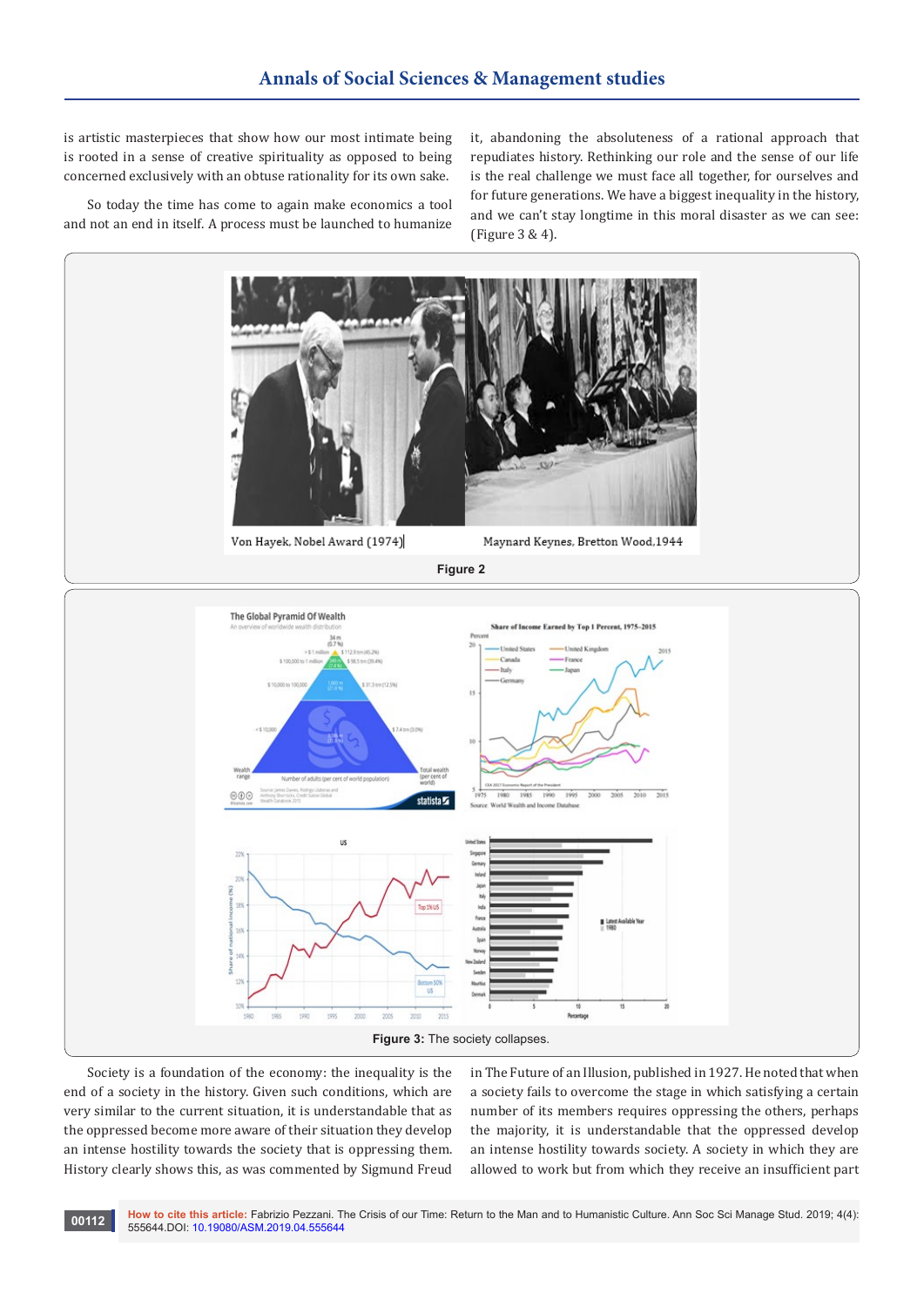of what is produced. It should be obvious that a society that leaves such a large number of its members dissatisfied induces them to revolt. Such a society has no prospects – nor deserves – to last very long. These considerations forced Freud to see the socialist movement as not being an attempt to create paradise on earth but as a move to reduce oppression [11-20].



From this point of view Marx was right in saying that when capitalism is an end in itself and the main focus is individual interest, this will lead to a concentration of wealth in few hands and, as such, is likely to provoke the reaction of everyone else. This is why he believed that the final phase of this type of individualistic capitalism would be socialism, emerging as the natural outcome of a need to re-establish more equality within society.

This right to equality appears to be strong in the United States' Declaration of Independence and its Constitution that, at the time, were a response to oppression by the British crown. Today, however, it looks as though this right has really been forgotten in a society that seems to be facing sociocultural default. US society is fraught with an unprecedented level of social issues and inequality. It should be mentioned that the term society is intended in the widest possible sense to indicate all associative forms devised by human beings. The term is derived from the Latin societas, meaning alliance, which today has instead been given an economic and commercial weight far removed from the original meaning. As intended in Latin the term is less impersonal than the word "institution" used in legal contexts, inasmuch as the intention is to highlight the role of individuals and especially the determinant that influences their choices, namely, human nature. A nature that has not changed from how the Greek dramatists Aeschylus, Sophocles and Euripides so masterfully presented it in their tragedies. It was Euripides who in 405BC, de facto, first

introduced the theme of the unconscious in The Bacchae, a theme that Freud was to take up again over 2,200 years later.

As will be seen throughout this book, the above clarification is important given that it highlights how the essence of human nature is the true driving force of history and the cause of crises that have developed over time. History shows us that change can take a long time and seems to follow a non-linear, alternating course. One that tends to repeat itself based not on material conditions but on an immutable factor, human nature.

Today we are distracted by the daily occurrence of sensational facts and a focus on a future founded solely on technical progress, believed to be the guarantee of success. We are losing the ability to comprehend the long periods of time over which history develops because we continue to think of it as independent from the factor that creates it, people. But is it possible to study the results of people's actions without knowing their nature? Is its human nature to be exclusively rational as modern economics assumes? Are study methods based on the former assumption well founded?

So, in this interpretation of the crisis the proposal for cooperative competition not only has a technical-economic value but is also intended to include the social dimension. This is by no means a contradiction in terms as it might seem to be at first sight but an attempt to create a synthesis of the unceasing forces that have always been the mark of human nature. The never-ending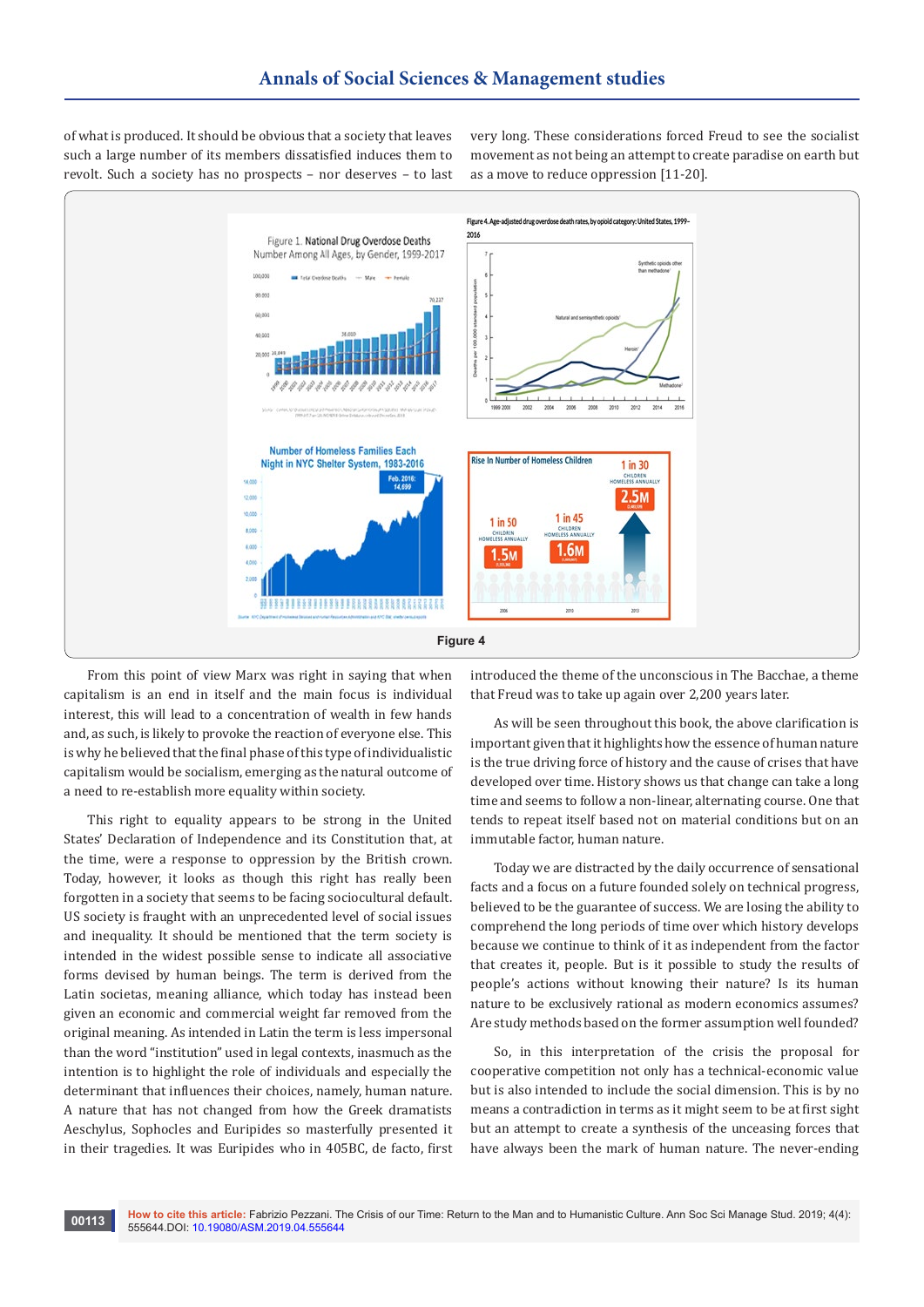battle between our genetic aggressiveness – competition – and the idea of mitigating this impulse to allow for the need to be social – cooperation [21-24].

It is, in other words, the eternal battle between the forces of Eros, exactly as Plato intended it in the Symposium, written in about 385 BC, and Thanatos, that tends to destroy, to kill. Both are necessary, both are part of our biological make-up and life proceeds based on a confrontation of these forces. However, the inability to reconcile them is disastrous. It should be clarified that these two forces are different from the concept of good and bad, which are moral categories of a higher order.

What is needed is a form of competition based on cooperation, one that creates unity and attempts to reconcile our deeply felt needs (social interest) as opposed to competition as proposed in the market model (individual interest). Today the latter is considered a must, one that tends to give rein to the more aggressive side of human nature and a limitless ancestral greed. A greed that if unchecked would even make people feel restless in paradise!

In this absolute interpretation of the market individual interest prevails to a point where the sociocultural model, taken to the extreme, degenerates and ends up by disintegrating all forms of human organization. In fact, throughout history societies have always been destroyed by class differences and wars. The alternation of Chinese dynasties over the millennia and their history are a prime example of this. No dynasty was ever overthrown by an external conqueror but because of the dominance each of them exercised over peasants, who were exploited to an intolerable degree in order to create the grandiose works we can still admire today. But the Great Wall was also known as the great cemetery and building it ended up by causing peasants to revolt. The result, however, was that one dynasty was replaced by yet another that, forgetting the errors of the past, eventually came to the same end as its predecessor.

Currently our sociocultural model is marked by conflictual individualism and a consequent inequality unprecedented in history. The USA is the most evident example of this; indeed, it is fueling and giving substance to two factors – class differences and war – two congenital ills and fatal calamities seen throughout history. Up until World War II social inequalities were considered natural, but then after the war the search for and expression of democratic values to counter previous absolute regimes became widespread. Today, also thanks to the media, these are considered an unacceptable injustice.

In postwar years the USA developed an extreme example of the capitalist economic model, whereas Europe continued to pursue a more cooperative competitive model. Today these represent two different cultural models that are now engaged in a battle fought with the arms of finance.

In fact, Western society is no longer the one united front it had appeared to be prior to the fall of the Berlin Wall. Before this the presence of an external enemy contributed to reconcile differences between the two cultures. There was the market culture focused on achieving maximum short-term individual gain – primarily the US culture – and that of subsidiarity more similar to European culture, which focused on achieving a maximum medium/longterm gain for the system. Following the implosion of the USSR the contradictions and gap between the two models became evident as their aims are entirely different and implementing one excludes the other.

It is unthinkable to simultaneously implement a capitalist model that aims to maximize profit by means of massive recourse to the financial economy (the market model) and another aimed more at the common good and oriented towards the real economy (the subsidiarity model). Clearly the means to achieve each model are entirely different. 'No one can serve two masters; for either he will hate the one and love the other, or else he will be loyal to the one and despise the other'. (New Testament, Matthew 6: 24-34)

In order to simplify their propositions and analyses of facts to the maximum they only take into account what is measurable. But given such a complex situation as a society, it would suffice to observe how decisions are made in a family to understand that they are on the wrong track. Data gathered are entirely insufficient given the complexity of what is to be evaluated, but even so they are considered as absolute. And as the cultural benchmark mentioned cannot be debated, the end result is that we are victims of a groundless cultural tyranny, however, one that suits the purpose of those who gain a specific benefit from it.

As the presumed truth is absolute, financial analysis' models consider it irrelevant if members of a society facing economic problems can deal with them or not. However, if we accept the basic premise of this book, namely, that society is the foundation of the economy, then clearly these models are anti-historical. Given the same financial indicators, is a society with a high "equality" or high "inequality" as regards income more sound when facing a crisis situation? Can a family remain united if its members are in permanent disagreement? Can it remain united if the chief breadwinner uses its income to satisfy their own superfluous needs, so leaving other members of the family permanently dissatisfied?

In effect rating agency models of analysis are inadequate because they pretend that reality adapts to their own self-serving ends. How can they think it possible to evaluate such a complex system as a society every ten days basing this solely on cash flow? And in the light of these considerations, how is it possible for the USA to be given a triple A rating when it is on the verge of social default? Although having said this we should remember that Lehman Brothers had a triple A rating up to the day before the crash. Rating agencies get there late and perform badly, and this quite rightly generates a natural diffidence towards their ratings. These end up seeming more opportunistic than well-founded. In turn this increases instability in markets and contributes to confirming the truth, namely, that markets are not rational. Agency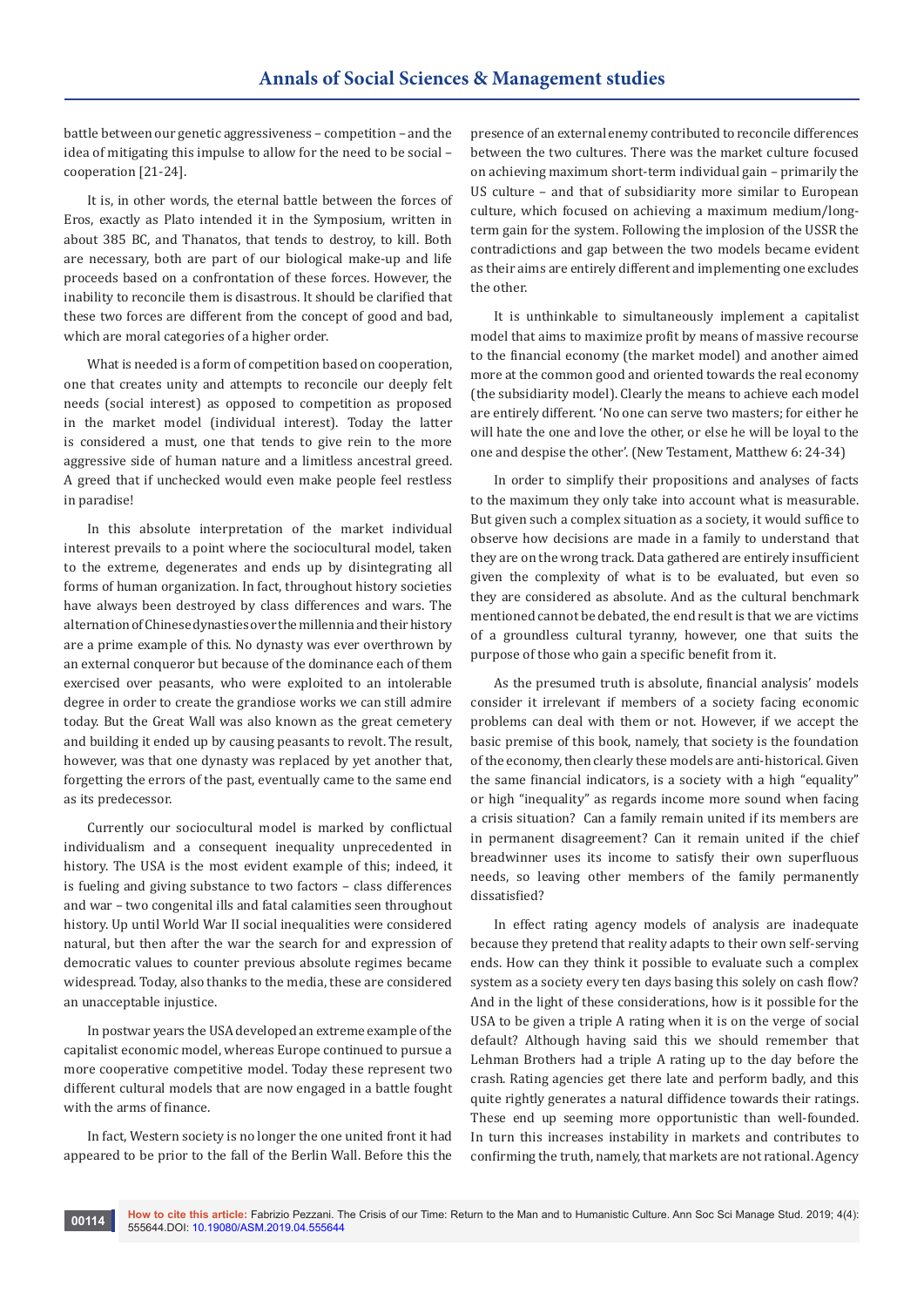ratings and the timing with which they are issued, and more often than not the fact that they are unrealistic, could, in the light of the facts, justify a class action being brought against them.

Today we are indeed seeing the success of a highly liberalist and capitalist sociocultural model, taken as being "indisputably true" and based entirely on a technical-rational philosophy. The result is a mainly conflictual and aggressive society that aims to maximize short-term gain for single individuals or groups of individuals. And in turn this produces an individualistic, antiegalitarian society in terms of redistribution of wealth.

It is exactly the increase of inequalities, as we will see in the USA, which increases the level of conflict. This makes the consequent social issues and costs worse, and these then boomerang back against the system. In several US states, for instance, the cost of the prison system is higher than that of secondary education. The current model has ended up by creating a crisis in the middle class, the class that really "primes the pump" in our societies. But if a crisis exists for a significant minority of our societies, inevitably there will be a crisis for everyone else. This book holds that the true, deep-rooted causes of the crisis we are experiencing can be

found in this sociocultural model now on the point of collapse. A model incapable of providing an answer for society's real needs. We fail to see that the origin of today's crisis all began way back, in the history of philosophy and in the field of speculation. Instead today we are used to always linking negative or positive facts to the last event that occurs.

#### **Is Economy Positive or Moral knowledge?**

The Nobel award and the illogical contradictions and the dramatic mistake: John Maynard Keynes (Bretton Wood 1944) and Frederik von Hayek (Nobel in 1974) affirm: " Economy is social science and human nature is emotional and not rational. The emotion drives the human choices in economy." But Robert Lucas was in 1995 Nobel Prize in economics "for having developed and applied the hypothesis of RATIONAL EXPECTATIONS, and thereby having transformed macroeconomic analysis and deepened our understanding of economic policy". The man is rational and financial markets never wrong in wealth allocation because the traders having the same information's decide, always, at same way. (totally illogical !!!) (Figure 5).



**Figure 5:** From left: J. Heckerman, R. Myerson, G. Becker, R. Lucas and M. Friedman, founder.

The Chicago School became the truth against the Real world but: Where 'is the truth? We have two Nobel prize totally asymmetric, but "A" can't be at same time "Not A. The monetarism 'school find in Chicago the roots; most monetarists oppose the gold standard; Friedman, for example, viewed a pure gold standard as impractical. For example, whereas one of the benefits of the gold standard is that the intrinsic limitations to the growth of the money supply by the use of gold would prevent inflation, if the growth of population or increase in trade outpaces the money supply, there would be no way to counteract deflation and reduced liquidity (and any attendant recession) except for the mining of more gold. Monetarism affirm as incontrovertible true that the paper - money has value in itself without real value; with monetarism we have the biggest bubble in finance in the human history. Today we can see the monetarism nemesis: the passive interests and the financial chaos.

This has been legitimated by a culture claiming that the sole principle of truth is "what we can see, touch and measure". In

fact, while physical reality is measurable, spiritual and emotional reality is not, and so the perimeter that defines the measurement becomes clouded and irrelevant when used for decisions. Terms like ethics, solidarity and justice risk being incomprehensible for young people and, unfortunately, not only for them. Ethics, for example, differs from science 'by the fact that its fundamental data are feelings and emotions, not perceptions. This is to be understood strictly; that is to say, the data are the feelings and emotions themselves, not the fact that we have them. [...] Thus ethics is bound up with life, not as a physical process to be studied by the biochemist, but as made up of happiness and sorrow, hope and fear and other cognate pairs of opposites that make us prefer one sort of world to another'. (Bertrand Russell, Human Society in Ethics and Politics, 1954) But if the truth that asserts itself were solely of the physical-material type then this could be explained exclusively by the physical sciences. As these are based only on the measurability of events to be examined and that, in turn, end up by becoming truth, as a result our spiritual dimension becomes confused and indefinable.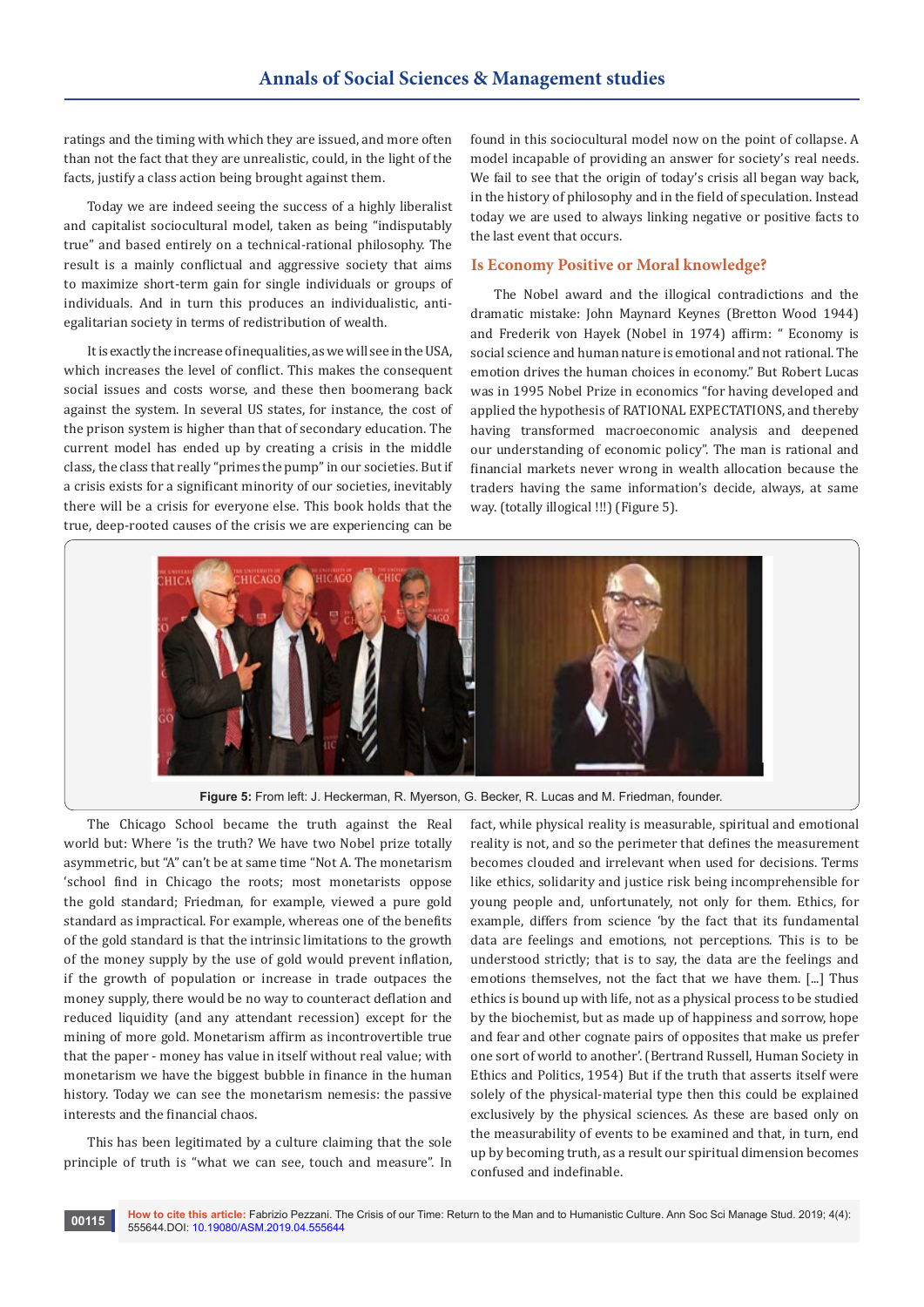So, we have let technical knowledge win hands down and over time have recognized it as moral knowledge – to be the indisputable truth. As always, the problem is not the tool itself but the fact that it has become beyond discussion. The final step, the one that closed the circle, was to extend this study model to also cover social sciences like economics. Progressively the principle was introduced that, as in natural sciences, study models are independent from the reality of what is being studied. This has encouraged the idea that the perfection of exact sciences is able to explain social phenomena, also by ignoring our emotional dimension – the mirage of rationality – and study of human sciences, which have always been the foundation for the development of societies.

But when our philosophy is an integral part of the reality in which we live the separation ceases to exist, because our decisions will always be conditioned by our nature, which expresses emotional expectations. We, in fact, are not just rational beings, our emotional drives prevail. Even though for the purpose of economic theory it was convenient to imagine us to be solely rational, until, that is, reality rebelled against this.

This rift is even more evident in financial economics because decisions are based on expectations and not on knowledge, as in the case of natural sciences. So-called "reality" is not based on definite knowledge and therefore the gap from the real economy encourages a propensity for human weaknesses, euphoria and depression. Financial markets may seem to anticipate future events exactly whereas it is expectations of future events that rule markets. However, the assumption is that people, when faced with a problem and given the same information, will all decide in the same way, despite their individual differences. This has become the basic premise for modern economic studies – sic et nunc.

In this way we have inverted the roles of subject and object in economics and finance. People no longer define their choices based on needs, their priorities and means by which they intend to satisfy them. Today it is the technical-economic truth that dictates priorities and we just have to put up with it. We have become the dependent variable and the economy the independent variable. So, we have produced a system that is external to humanity, one that feeds on itself and continuously creates antibodies in order not to be questioned. In short, we have become "economized".

In the end the technical-rational philosophy has suffocated creative and intuitive thinking. We have returned to a kind of Alexandrian culture; industrious, scientific, devoted only to facts, but incapable of making any really important discoveries as regards human nature or of creating even one true value. Not one general theory has been produced since the time of Keynes. Indeed, it was Keynes in 1926 who in The End of Laissez-faire said, 'A study of the history of opinion is a necessary preliminary to the emancipation of the mind'. The aim is to pursue the maximizing moral good, that is, to maximize the value of interpersonal behavior, such as personal affection, truth and beauty.

The idea of the perfection of exact sciences has created the illusory feeling of a power to organize a future free from uncertainty, one capable of dispelling pain and prolonging pleasure indefinitely. But as Freud maintained, we are governed by both the reality principle and pleasure principle and only by facing the pain caused by this can we grow and acquire the knowledge of truth. ('Learn through suffering, suffering teaches', says Sophocles in Oedipus Rex, c. 429 BC, drawing on Aeschylus and his concept of pathei mathos [personal experience is the genesis of true learning]. Suffering in Greek culture was linked to understanding oneself – "Know Thyself" was the inscription on the temple of Apollo at Delphi – and the painful acceptance of one's own limits).

To see physical reality as being separate from the human emotional level – as a result of which we become objectivized – and to pursue this as an absolute truth makes it difficult to understand the real causes of the crisis. And so, we end up by attributing them to technical-type problems – regulating markets and currency, labour reform, unemployment, social security, redefinition of the model of the state or for growth, bureaucracy, etc. According to this concept the crisis can only be resolved by mechanistic measures outside of society, which in this model is considered a dependent variable.

But if instead we realize the crisis depends on a model of social cohabitation that has collapsed as a result of having created a conflictual and unequal society, then the way we can hope to overcome it changes completely. It will require the ability to understand how to reorient the model of life and values of our society and our humanity. We must once again be given the role of key players in decisions affecting our lives. In other words, we cannot continue to think of changing society by means of what are believed to be indisputable external rules, and by adapting it to them. If we look at real life we can clearly see the inadequacy of these cultural models to answer the real problems. The more economists devote themselves to the economy, the worse this gets; the more experts in social sciences involve themselves with society and families, the more these situations deteriorate; the more political scientists focus on politics, the worse the crisis gets; the more we worry about reducing crime, the more it increases; the more the number of graduates increases, the more true culture and an understanding of problems diminishes; the more research and abundance of data increases, the more uncertainty of how to interpret them increases; the more opportunities to communicate increase, the more isolation of individuals increases. The reality of all this is evident, but it seems we have become incapable of seeing it. In our frenzied effort to look exclusively at infinite series of measurable facts using mathematical and statistical formulas we have ended up by knowing "more and more about less and less". We have lost sight of the essential things we should really be looking at. Paradoxically, it seems the more knowledge we have the less able we become to respond to problems, we seem to have created what could be called a "law of diminishing returns". We have entered an era of growing uncertainty in which truth seems